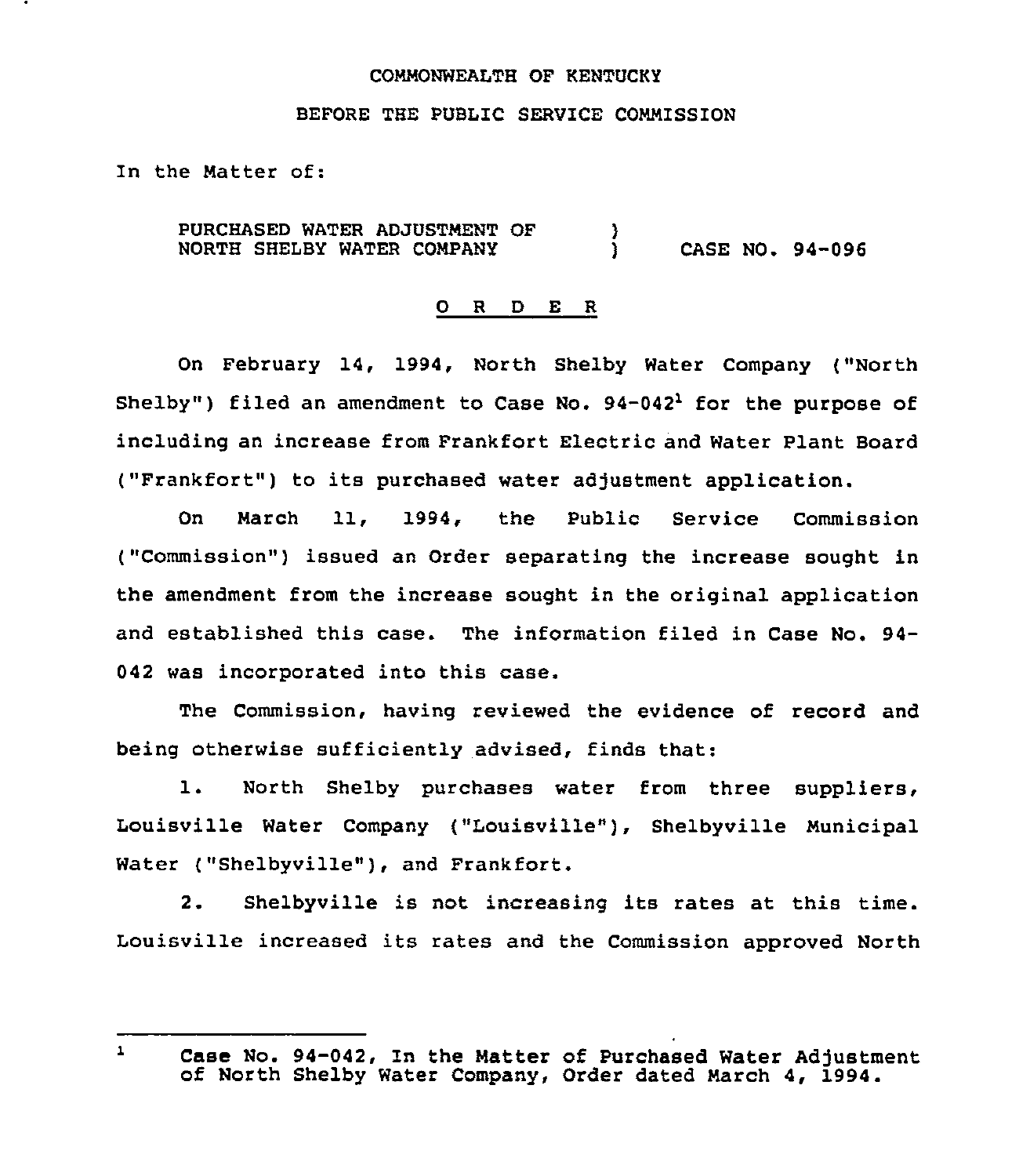Shelby's passthrough by Order dated Narch 4, 1994 in Case No. 94- 042.

3. Pursuant to notice, the Kentucky River Authority imposed a withdrawal fee of \$0.044 cents effective January 1, 1994. Frankfort increased its rate to North Shelby effective the same date.

4. Frankfort increased its rates for water sold from \$1.35 per 1,000 gallons to \$1.40 per 1,000 gallons. North Shelby proposes to increase the water rates to its customers effective February 21, 1994

5. Kentucky River Authority has postponed the effective date for its withdrawal fee until April 1, 1994; therefore, North Shelby's increase should not go into effect until April 1, 1994.

6. During the 12 months ending December 31, 1993, North Shelby purchased 121,278,000 gallons of water from Frankfort and sold 250,252,065 gallons. The increase in the cost of purchased water is \$6,064, resulting in a purchased water adjustment of \$0.02 per 1,000 gallons of water. Based on an average monthly usage of 5,000 gallons, the average bill of North Shelby's customers would increase  $$0.10$  from  $$23.04$  to  $$23.14$  or  $0.4$  percent.

7. The purchased water adjustment of \$0.02 per 1,000 gallons and the rates in Appendix A, attached hereto and incorporated herein, are fair, just, and reasonable and should be approved.

IT IS THEREFORE ORDERED that:

1. The rates proposed by North Shelby are denied.

 $-2-$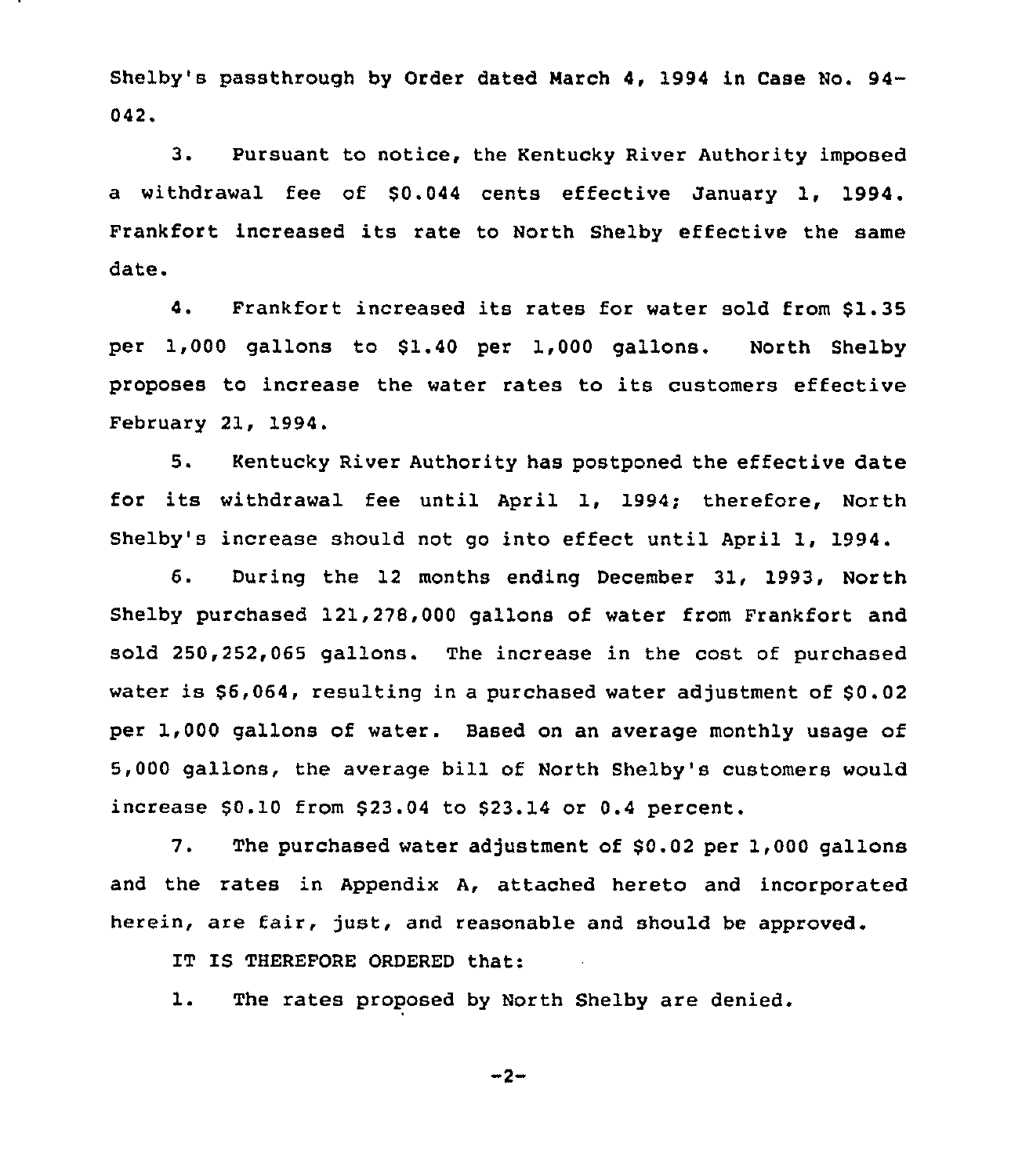2. The purchased water adjustment of \$0.02 per 1,000 gallons and the rates in Appendix <sup>A</sup> are approved for services rendered on and after April 1, 1994.

3. Within <sup>20</sup> days of the date of this Order, North Shelby shall file revised tariff sheets setting out the rates approved herein.

4, Within <sup>20</sup> days of the effective date of the Kentucky River Authority withdrawal fee, North Shelby shall file a copy of the notice to its customers and verification that such notice has been given.

Done at Frankfort, Kentucky, this 16th day of March, 1994.

PUBLIC SERVICE COMMISSION

Irman

Vehert Vi<del>ce</del> Chairma

Commi<del>ş</del>sione

ATTEST:

Mf Executive Director